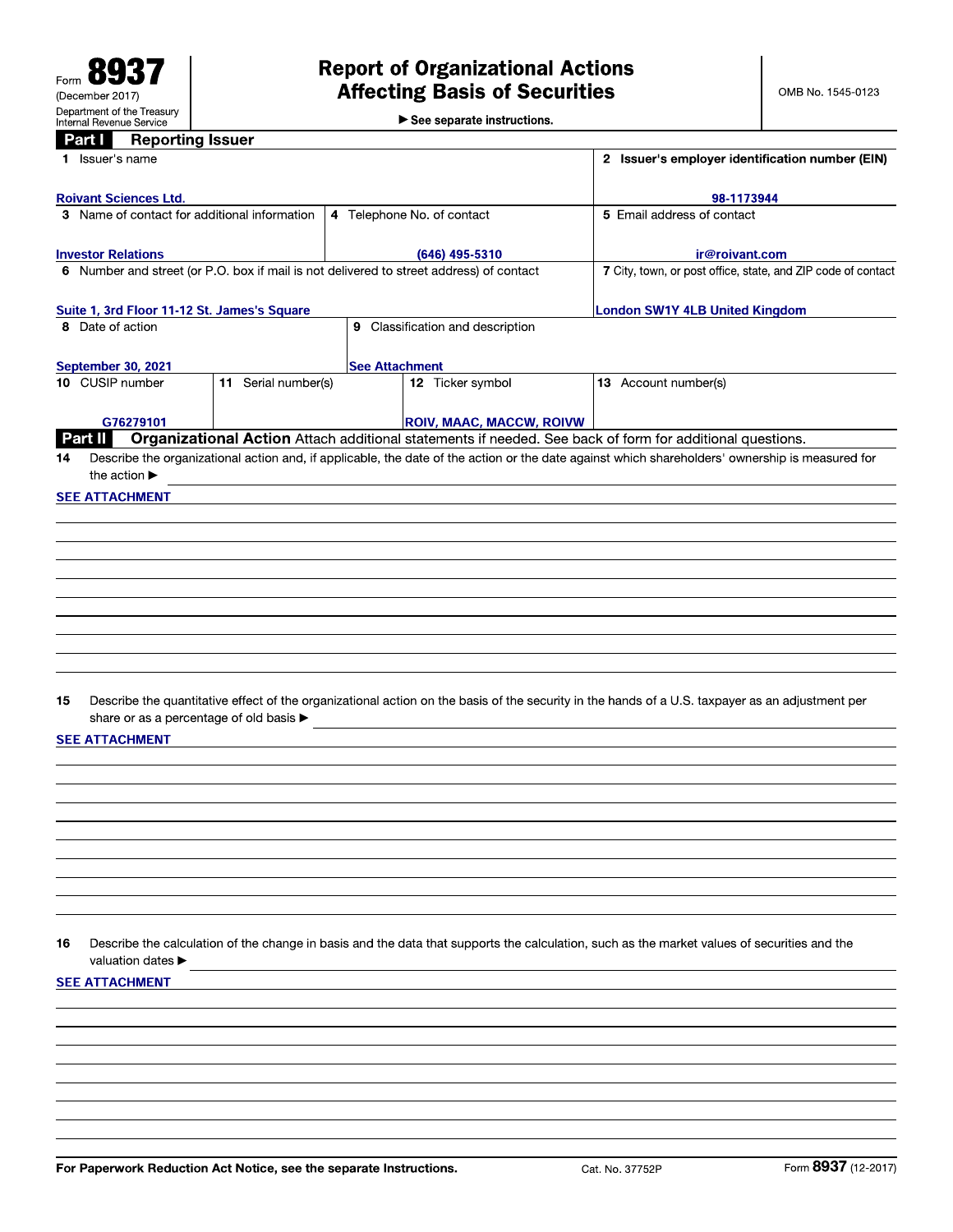Part II **Organizational Action (continued)** 

List the applicable Internal Revenue Code section(s) and subsection(s) upon which the tax treatment is based  $\blacktriangleright$ 17

#### **SEE ATTACHMENT**

| 18                    | Can any resulting loss be recognized? $\blacktriangleright$ |  |  |  |  |
|-----------------------|-------------------------------------------------------------|--|--|--|--|
| <b>SEE ATTACHMENT</b> |                                                             |  |  |  |  |

Provide any other information necessary to implement the adjustment, such as the reportable tax year  $\blacktriangleright$ 19 **SEE ATTACHMENT** 

Under penalties of perjury, I declare that I have examined this return, including accompanying schedules and statements, and to the best of my knowledge and belief, it is true, correct, and complete. Declaration of preparer (other than officer) is based on all information of which preparer has any knowledge. Sign Here  $\vert$   $\sim$  $\overline{\phantom{a}}$  $\overline{\phantom{a}}$  $\overline{a}$ 

| .                       |             | Signature ▶                          |                                                                                                                                   |                             |  |                                         |           |  |
|-------------------------|-------------|--------------------------------------|-----------------------------------------------------------------------------------------------------------------------------------|-----------------------------|--|-----------------------------------------|-----------|--|
|                         |             | Print your name ▶ MATTHEW MAISAK     |                                                                                                                                   | Title $\blacktriangleright$ |  | <b>COO, ROIVANT PLATFORMS</b>           |           |  |
| Paid<br><b>Preparer</b> |             | Print/Type preparer's name           | Preparer's signature                                                                                                              | Date                        |  | i€ l<br>Check $\lceil$<br>self-emploved | PTIN      |  |
| Use Only                | Firm's name |                                      |                                                                                                                                   |                             |  | Firm's $EIN$ $\blacktriangleright$      |           |  |
|                         |             | Firm's address $\blacktriangleright$ |                                                                                                                                   |                             |  |                                         | Phone no. |  |
|                         |             |                                      | Send Form 8937 (including accompanying statements) to: Department of the Treasury, Internal Revenue Service, Ogden, UT 84201-0054 |                             |  |                                         |           |  |
|                         |             |                                      |                                                                                                                                   |                             |  |                                         |           |  |

 $\overline{\phantom{a}}$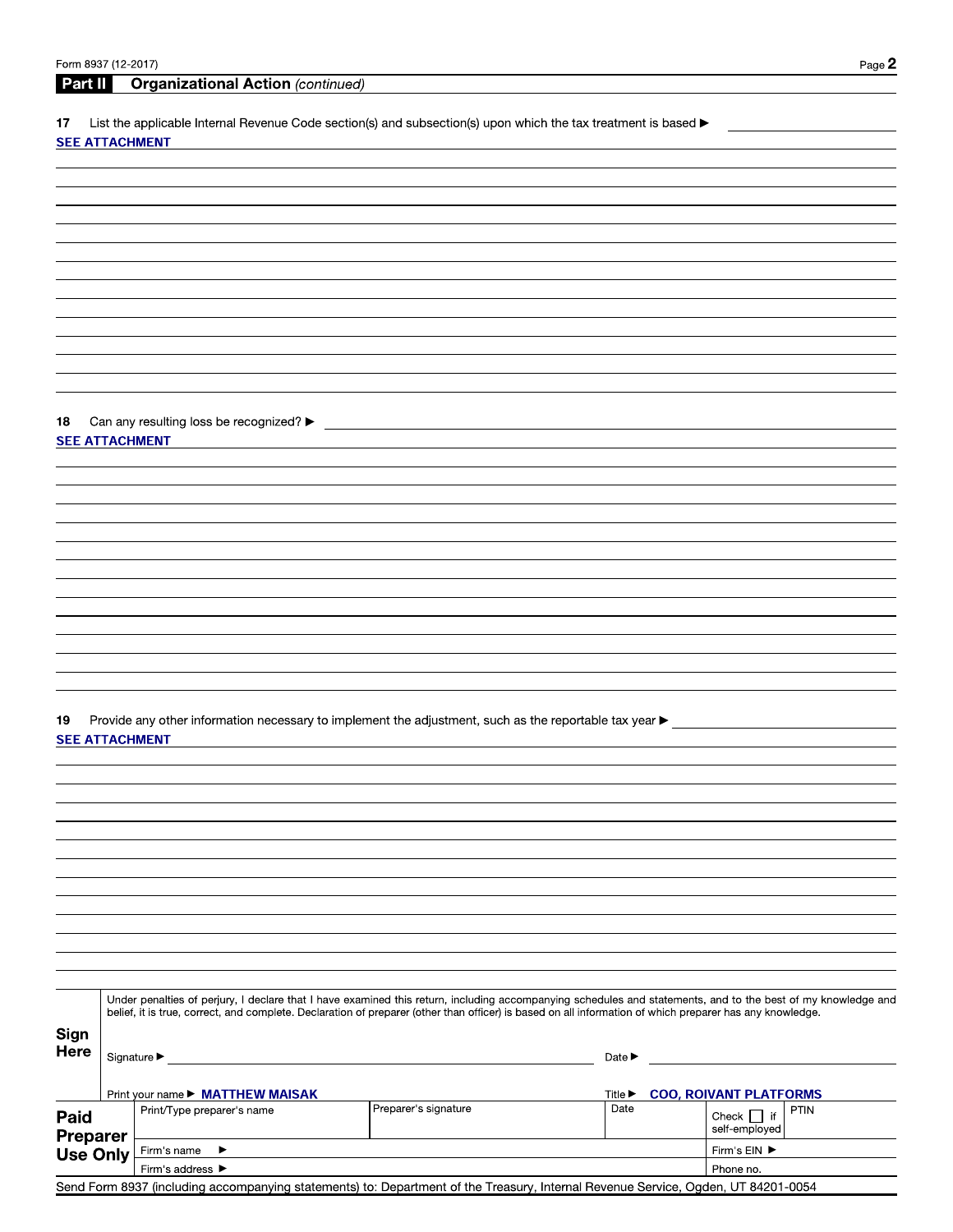## Roivant Sciences Ltd. (EIN: 98-1173944)

On behalf of itself and

### Montes Archimedes Acquisition Corp. (EIN: 85-1830874)

*The information in Form 8937 and this attachment does not constitute tax advice and does not purport to take into account the specific circumstances that may apply to particular categories of holders of any reference shares or warrants. Such persons are urged to consult their own tax advisor regarding the consequences of the transactions described herein, including the impact on tax basis resulting therefrom.*

### **Line 9 -** *Classification and description*

- Common shares of Roivant Sciences Ltd. (RSL Common Shares)
- Class A Common Stock of Montes Archimedes Acquisition Corp (MAAC Class A Shares)
- Class B Common Stock of Montes Archimedes Acquisition Corp (MAAC Class B Shares)
- Montes Archimedes Acquisition Corp Warrants (MAACW)
- Montes Archimedes Acquisition Corp Units (MAACU)
- Roivant Sciences Ltd. Warrants (ROIVW)

## **Line 14 -** *Describe the organizational action and, if applicable, the date of the action or the date against which shareholders' ownership is measured for the action.*

On September 30, 2021 (the "Closing Date"), in accordance with the Business Combination Agreement (the "Business Combination Agreement"), Roivant Sciences Ltd. ("RSL") completed its business combination (the "Business Combination") with Montes Archimedes Acquisition Corp. ("MAAC"), through the merger of RSL's wholly-owned subsidiary, Rhine Merger Sub, Inc., with and into MAAC (the "Merger"), with MAAC surviving the Merger as a wholly owned subsidiary of RSL.

Exchange 1: On the Closing Date, prior to the effective time of the Merger (the "Effective Time"), RSL effected a 2.9262-for-1 stock subdivision based on the fixed exchange ratio established in the Business Combination Agreement (the "Roivant Exchange Ratio") for existing shareholders of RSL Common Shares and EIP plan instrument holders. Any such holders who would otherwise be entitled to a fractional share of new RSL Common Share as a result of the stock subdivision received cash in lieu thereof. As a result of the stock subdivision, the par value of each RSL Common Share was also reduced to reflect the Roivant Exchange Ratio.

Exchange 2: On the Closing Date, prior to the Effective Time, MAAC effected an automatic separation of each MAAC unit ("MAACU") into 1 share of Class A common stock of MAAC (the "MAAC Class A Share") and 0.5 warrant to purchase MAAC Class A Share ("MAAC Warrant").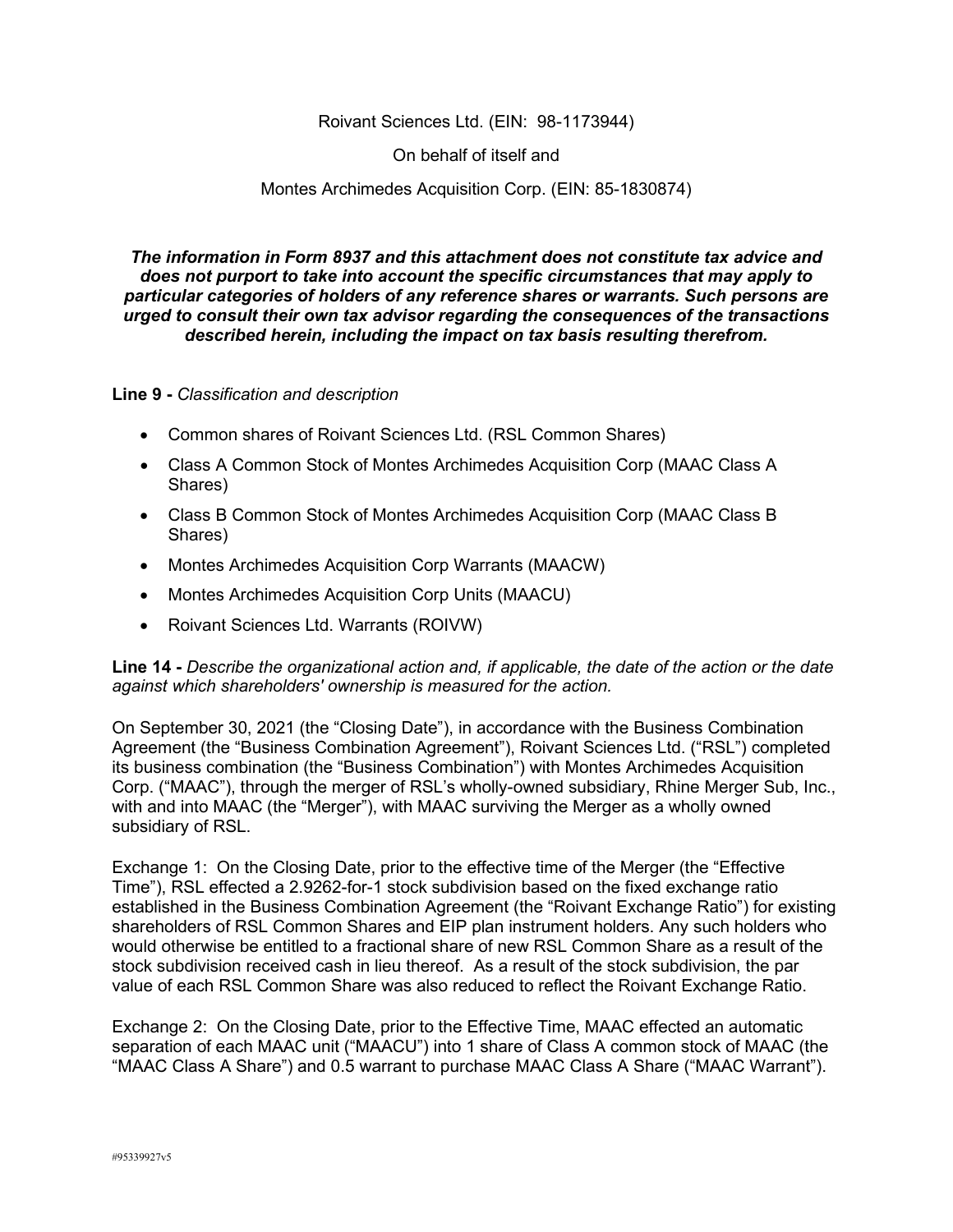In accordance with the terms of the Business Combination Agreement, at the Effective Time:

- Exchange 3: subject to holders of MAAC Class A Share's right to redeem such shares for cash, each MAAC Class A Share and each share of MAAC Class B common stock (the "MAAC Class B Shares") that was outstanding immediately before the Effective Time (other than treasury shares and any shares held by Patient Square Capital LLC (the "MAAC Sponsor"), any affiliate of the MAAC Sponsor or any of MAAC's independent directors (the "MAAC Independent Directors") or their respective transferees) was automatically canceled and extinguished and converted into one common share of RSL (a "Roivant Common Share"),
- Exchange 4: each MAAC Class B Share that was outstanding immediately before the Effective Time and held by the MAAC Sponsor, any affiliate of the MAAC Sponsor or any of the MAAC Independent Directors or their respective transferees was automatically canceled and extinguished and converted into a number of Roivant Common Shares based on an exchange ratio of 0.75, determined in accordance with the terms of the Business Combination Agreement, with a portion of such Roivant Common Shares issued to the MAAC Sponsor, any affiliate of the MAAC Sponsor, any MAAC Independent Director or their respective transferees by virtue of the Merger being subject to the vesting and other terms and conditions set forth in the Sponsor Support Agreement, and
- Exchange 5: each MAAC Warrant that was outstanding immediately before the Effective Time was converted automatically into a warrant to purchase a Roivant Common Share (a "Roivant Warrant"), at an exercise price of \$11.50 per share, subject to certain adjustments.

**Line 15 –** *Describe the quantitative effect of the organizational action on the basis of the security in the hands of a U.S. taxpayer as an adjustment per share or as a percentage of old basis*

- Exchange 1: The stock subdivision is a non-taxable transaction under Section 305(a), Section 368(a)(1)(E) and/or Section 1036(a) of the Internal Revenue Code of 1986, as amended (the "Code"), and accordingly a U.S. taxpayer's basis shall be allocated under Section 307(a), Section 358(b), and/or Section1031(d) of the Code. There is no change to the total basis of a shareholder in Roivant Common Shares, rather each shareholder will allocate the aggregate tax basis in its Roivant Common Shares held immediately prior to the stock subdivision among the Roivant Common Shares held immediately after the stock division (including fractional shares deemed received). For example, if a shareholder held 10 Roivant Common Shares with a basis of \$10 for each share prior to the stock subdivision, after Exchange 1, such shareholder would hold 29.262 Roivant Common Shares with a basis of approximately \$3.42 for each share.
- Exchange 2: A shareholder of one MAACU should allocate their original basis to one MAAC Class A Share and .5 MAAC Warrant composing each MAACU. Exchange 2 is not a taxable event for U.S. federal income tax purposes.
- Exchanges 3, 4, and 5: The quantitative effect of the organization action on the basis of relevant securities in the hands of a U.S. taxpayer in connection with Exchanges 3, 4,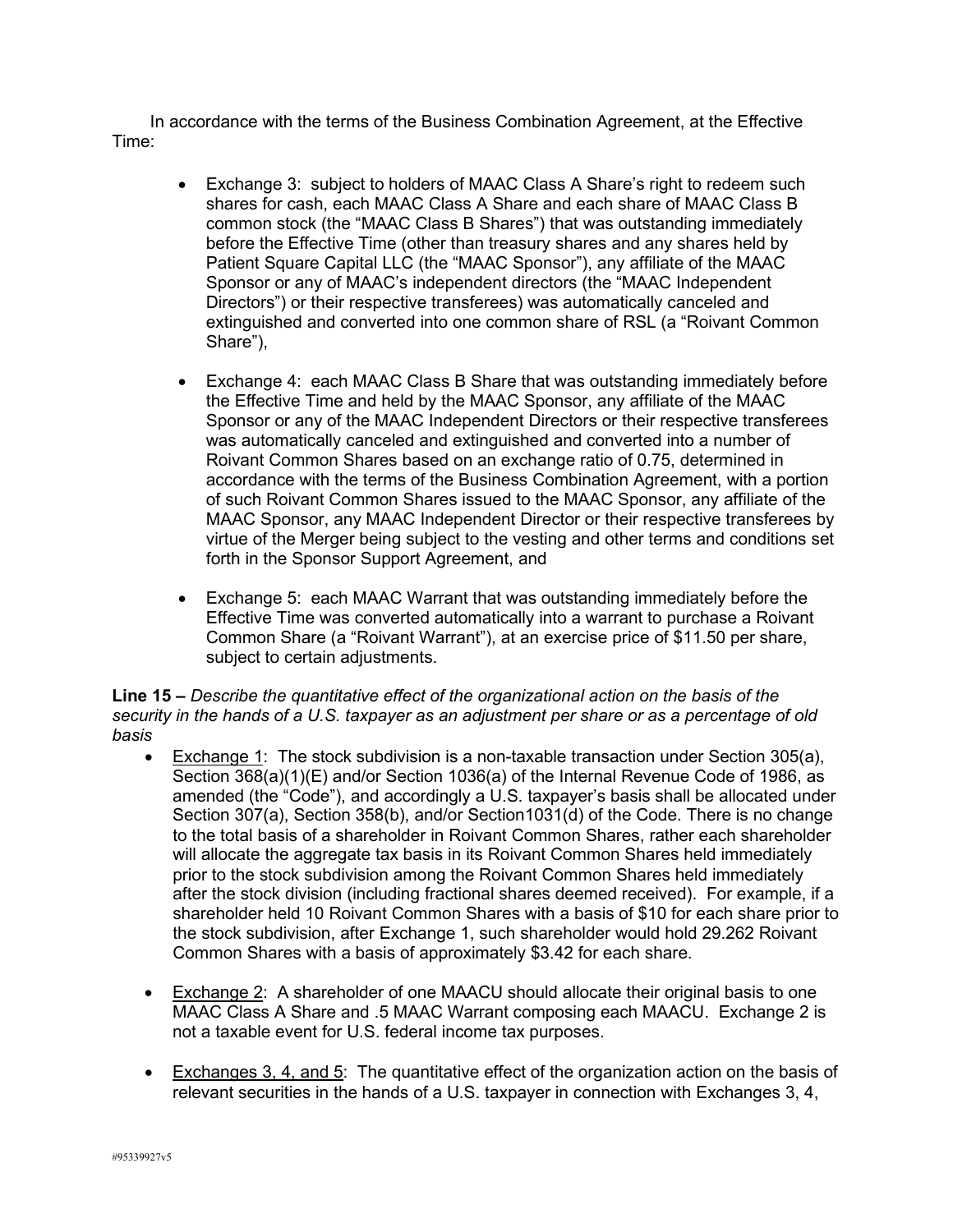and 5 depends on the tax treatment of Exchanges 3, 4, and 5. Although not entirely free from doubt, we have been unable to conclude that the Merger satisfies the continuity of business enterprise requirement within the meaning of Section 368(a) of the Code and the regulations thereunder to be treated as a tax-deferred reorganization due, in part, to the fact that holders of approximately 93% of the MAAC Class A Shares elected to redeem their shares for cash in connection with the Merger. Accordingly, we will report Exchanges 3, 4 and 5 as not qualifying for tax-deferred treatment under Section 368 of the Code. Assuming that the Exchanges 3, 4 and 5 do not qualify for tax-deferred treatment under Section 368 or any other provisions of the Code, the tax basis of Roivant Common Shares and Roivant Warrants in the hands of a U.S. taxpayer should generally be equal to the fair market values of such stock and warrants received as of the Closing Date.

Taxpayers that conclude there is adequate technical support that the transactions meet the requirements of a Section 368(a) reorganization or that the transactions qualify for tax-deferred treatment under other provisions of the Code are urged to consult with competent tax counsel. The remainder of this form assumes that the transactions do not meet the requirements of a Section 368(a) reorganization and do not qualify for taxdeferred treatment under any other provisions of the Code.

**Line 16 –** *Describe the calculation of the change in basis and the data that supports the calculation, such as the market values of securities and the valuation dates*

- Exchange 1 Each Roivant Common Share outstanding immediately prior to the stock subdivision was subdivided into a number of Roivant Common Shares equal to the Roivant Exchange Ratio. A holder's total basis in its Roivant Common Shares remains the same in total, but its basis per Roivant Common share would be divided by the Roivant Exchange Ratio.
- Exchange  $2 A$  shareholder of one MAACU should allocate their original basis to one MAAC Class A Share and 0.5 MAAC Warrant composing each MAACU. Exchange 2 is not a taxable event for U.S. federal income tax purposes.
- Exchanges 3, 4 and 5: The tax basis in Roivant Common Share and Roivant Warrant in the hands of a U.S. taxpayer should generally equal to the fair market values of such stock and warrants received as of the Closing Date. Although U.S. federal income tax rules do not specify how to determine fair market value, one possible approach is to utilize the Nasdaq closing price on October 1, 2021, the first trading day after the Closing Date, for Roivant Common Share and Roivant Warrant as an indication of their respective fair market value. Using this approach, the fair market values of each Roivant Common Share received in Exchange 3 or 4 was \$ 9.35 and the fair market value of each Roivant Warrant received in Exchange 5 was \$1.05. Other approaches to determine fair market value may also be possible and a U.S. taxpayer holding MAAC Class A Shares, MAAC Class B Shares and MAAC Warrants should consult with competent tax counsel regarding the appropriate method for determining fair market value.

**Line 17** *– List the applicable Internal Revenue Code section(s) and subsection(s) upon which the tax treatment is based*